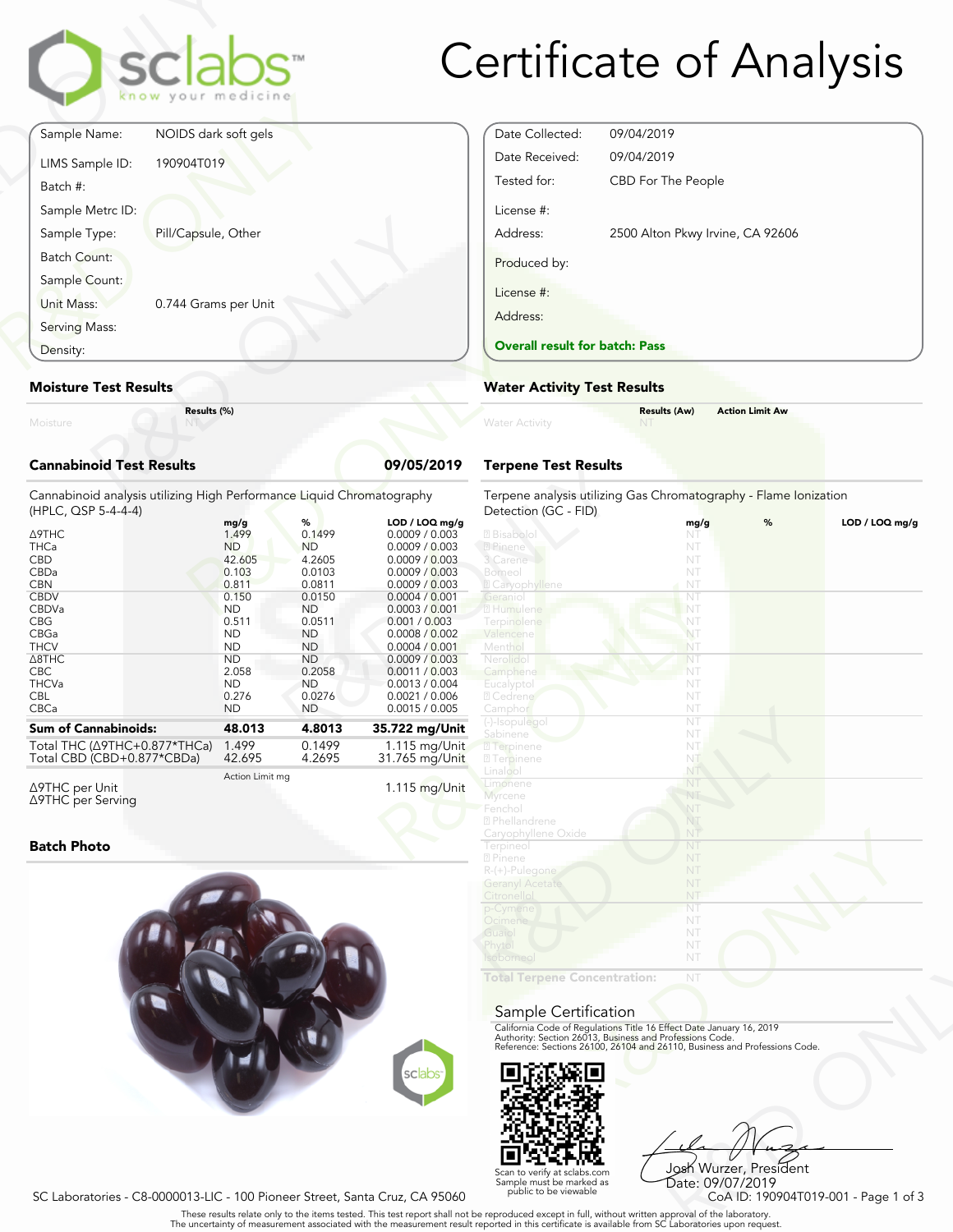

# Certificate of Analysis

|                                                                                                     |            | clabs<br>know your medicine |                          |                                   |
|-----------------------------------------------------------------------------------------------------|------------|-----------------------------|--------------------------|-----------------------------------|
| Sample Name:                                                                                        |            | NOIDS dark soft gels        |                          |                                   |
| LIMS Sample ID:<br>Batch #:                                                                         | 190904T019 |                             |                          |                                   |
| Sample Metrc ID:                                                                                    |            |                             |                          |                                   |
| Sample Type:                                                                                        |            | Pill/Capsule, Other         |                          |                                   |
| <b>Batch Count:</b>                                                                                 |            |                             |                          |                                   |
| Sample Count:                                                                                       |            |                             |                          |                                   |
| <b>Unit Mass:</b>                                                                                   |            | 0.744 Grams per Unit        |                          |                                   |
| Serving Mass:                                                                                       |            |                             |                          |                                   |
| Density:                                                                                            |            |                             |                          |                                   |
| <b>Pesticide Test Results - Pass</b>                                                                |            |                             |                          | 09/07/2019                        |
| Pesticide, Fungicide and plant growth regulator analysis utilizing<br><b>HPLC-Mass Spectrometry</b> |            |                             |                          |                                   |
| Abamectin                                                                                           | Pass       | Results (µg/g)<br><b>ND</b> | Action Limit µg/g<br>0.3 | <b>Reporting Limit µ</b><br>0.091 |
| Bifenazate                                                                                          | Pass       | <b>ND</b>                   | 5.0                      | 0.035                             |
| Bifenthrin                                                                                          | Pass       | <b>ND</b>                   | 0.5                      | 0.038                             |
| $D = - - 11$                                                                                        | n---       | <b>NID</b>                  | 10 <sub>0</sub>          | n nhh                             |

# Date Collected: 09/04/2019 Date Received: 09/04/2019 Tested for: CBD For The People License #: Address: 2500 Alton Pkwy Irvine, CA 92606 Produced by: License #: Address:

| Density:                                                                                                                                                                              |                                                                                              |                                                                                                                                                                            |                                                                                     |                                                                                                          | <b>Overall result for batc</b> |
|---------------------------------------------------------------------------------------------------------------------------------------------------------------------------------------|----------------------------------------------------------------------------------------------|----------------------------------------------------------------------------------------------------------------------------------------------------------------------------|-------------------------------------------------------------------------------------|----------------------------------------------------------------------------------------------------------|--------------------------------|
| <b>Pesticide Test Results - Pass</b>                                                                                                                                                  |                                                                                              |                                                                                                                                                                            |                                                                                     | 09/07/2019                                                                                               |                                |
| Pesticide, Fungicide and plant growth regulator analysis utilizing<br><b>HPLC-Mass Spectrometry</b>                                                                                   |                                                                                              |                                                                                                                                                                            | Action Limit µg/g                                                                   | Reporting Limit µg/g                                                                                     |                                |
| Abamectin<br>Bifenazate<br>Bifenthrin<br><b>Boscalid</b><br>Etoxazole<br>Imidacloprid<br>Myclobutanil<br>Piperonylbutoxide<br>Pyrethrins<br>Spinosad<br>Spiromesifen<br>Spirotetramat | Pass<br>Pass<br>Pass<br>Pass<br>Pass<br>Pass<br>Pass<br>Pass<br>Pass<br>Pass<br>Pass<br>Pass | Results (µg/g)<br><b>ND</b><br><b>ND</b><br><b>ND</b><br><b>ND</b><br><b>ND</b><br><b>ND</b><br><b>ND</b><br><b>ND</b><br><b>ND</b><br><b>ND</b><br><b>ND</b><br><b>ND</b> | 0.3<br>5.0<br>0.5<br>10.0<br>1.5<br>3.0<br>9.0<br>8.0<br>1.0<br>3.0<br>12.0<br>13.0 | 0.091<br>0.035<br>0.038<br>0.023<br>0.022<br>0.050<br>0.044<br>0.020<br>0.036<br>0.031<br>0.015<br>0.042 |                                |

### **Heavy Metal Test Results - Pass 09/06/2019**

**Overall result for batch: Pass**

| 0.042           |                                        |                              |                                                                    |                                                                                                                                                                                                                |                                                                                    |
|-----------------|----------------------------------------|------------------------------|--------------------------------------------------------------------|----------------------------------------------------------------------------------------------------------------------------------------------------------------------------------------------------------------|------------------------------------------------------------------------------------|
|                 | <b>Heavy Metal Test Results - Pass</b> |                              |                                                                    |                                                                                                                                                                                                                | 09/06/2019                                                                         |
|                 | Spectrometry (ICP-MS)                  |                              |                                                                    | Heavy metal analysis utilizing Inductively Coupled Plasma Mass                                                                                                                                                 |                                                                                    |
|                 | Cadmium<br>Lead<br>Arsenic<br>Mercury  | Pass<br>Pass<br>Pass<br>Pass | Results (µg/g)<br><b>ND</b><br><b>ND</b><br><b>ND</b><br><b>ND</b> | Action Limit µg/g<br>0.5<br>0.5<br>1.5<br>3.0                                                                                                                                                                  | LOD / LOQ µg/g<br>0.012 / 0.035<br>0.031 / 0.095<br>0.013 / 0.039<br>0.002 / 0.005 |
|                 | Sample Certification                   |                              |                                                                    |                                                                                                                                                                                                                |                                                                                    |
|                 |                                        |                              |                                                                    | California Code of Regulations Title 16 Effect Date January 16, 2019<br>Authority: Section 26013, Business and Professions Code.<br>Reference: Sections 26100, 26104 and 26110, Business and Professions Code. |                                                                                    |
| LOD / LOQ µg/kg |                                        |                              |                                                                    |                                                                                                                                                                                                                |                                                                                    |



Frect Date January 16, 2019<br>
Trofessions Code.<br>
110, Business and Professions Code.<br>
110, Business and Professions Code.<br>
108 Wurzzer, President<br>
Date: 09/07/2019<br>
CoA ID: 190904T019-001 - Page 2 of 3<br>
pproval of the labor Josh Wurzer, President Date: 09/07/2019<br>CoA ID: 190904T019-001 - Page 2 of 3

# **Mycotoxin Test Results**

Mycotoxin analysis utilizing HPLC-Mass Spectrometry **Results (μg/kg) Action Limit μg/kg LOD / LOQ μg/kg** NT

Scan to verify at sclabs.com Sample must be marked as public to be viewable

. These results relate only to the items tested. This test report shall not be reproduced except in full, without written approval of the laboratory.<br>The uncertainty of measurement associated with the measurement result re